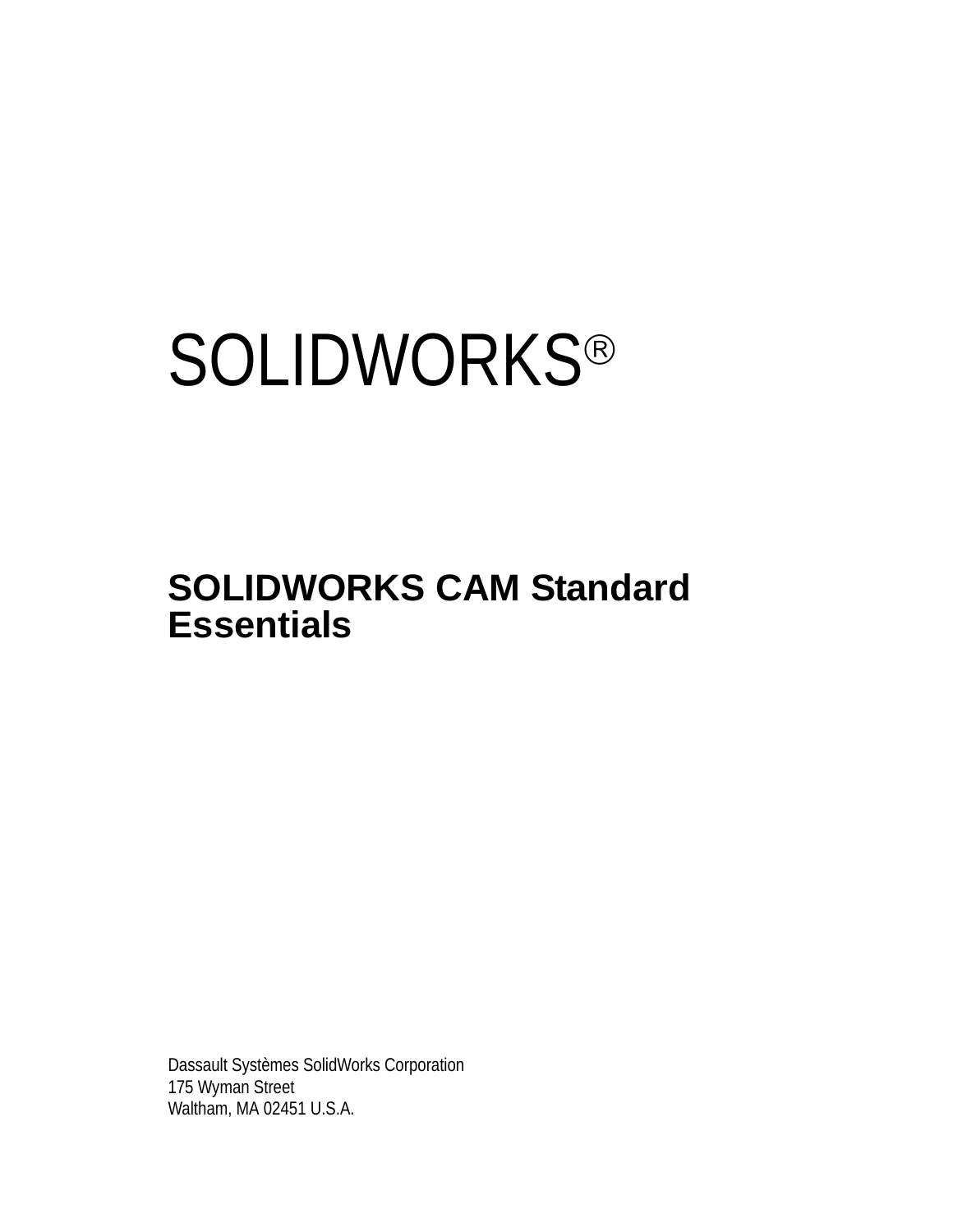© 1995-2017, Dassault Systemes SolidWorks Corporation, a Dassault Systèmes SE company, 175 Wyman Street, Waltham, Mass. 02451 USA. All Rights Reserved.

The information and the software discussed in this document are subject to change without notice and are not commitments by Dassault Systemes SolidWorks Corporation (DS SolidWorks).

No material may be reproduced or transmitted in any form or by any means, electronically or manually, for any purpose without the express written permission of DS SolidWorks.

The software discussed in this document is furnished under a license and may be used or copied only in accordance with the terms of the license. All warranties given by DS SolidWorks as to the software and documentation are set forth in the license agreement, and nothing stated in, or implied by, this document or its contents shall be considered or deemed a modification or amendment of any terms, including warranties, in the license agreement.

#### **Patent Notices**

SOLIDWORKS® 3D mechanical CAD and/or Simulation software is protected by U.S. Patents 6,611,725; 6,844,877; 6,898,560; 6,906,712; 7,079,990; 7,477,262; 7,558,705; 7,571,079; 7,590,497; 7,643,027; 7,672,822; 7,688,318; 7,694,238; 7,853,940; 8,305,376; 8,581,902; 8,817,028; 8,910,078; 9,129,083; 9,153,072; 9,262,863; 9,465,894; 9,646,412 and foreign patents, (e.g., EP 1,116,190 B1 and JP  $3,517,643$ .

eDrawings® software is protected by U.S. Patent 7,184,044; U.S. Patent 7,502,027; and Canadian Patent 2,318,706.

U.S. and foreign patents pending.

#### **Trademarks and Product Names for SOLIDWORKS Products and Services**

SOLIDWORKS, 3D ContentCentral, 3D PartStream.NET, eDrawings, and the eDrawings logo are registered trademarks and FeatureManager is a jointly owned registered trademark of DS SolidWorks.

CircuitWorks, FloXpress, PhotoView 360, and TolAnalyst are trademarks of DS SolidWorks.

FeatureWorks is a registered trademark of HCL Technologies Ltd.

SOLIDWORKS 2018, SOLIDWORKS Standard, SOLIDWORKS Professional, SOLIDWORKS Premium, SOLIDWORKS PDM Professional, SOLIDWORKS PDM Standard, SOLIDWORKS Simulation Standard, SOLIDWORKS Simulation Professional, SOLIDWORKS<br>Simulation Premium, SOLIDWORKS Flow Simulation,<br>eDrawings Viewer, eDrawings Professional, SOLIDWORKS<br>Sustainability, SOLIDWORKS Plastics, SOLIDWORKS<br>Electrical Schematic Stand SOLIDWORKS Electrical Professional, CircuitWorks,<br>SOLIDWORKS Composer, SOLIDWORKS Inspection,<br>SOLIDWORKS MBD, SOLIDWORKS PCB powered by<br>Altium, SOLIDWORKS PCB Connector powered by Altium,<br>and SOLIDWORKS Visualization are p SolidWorks.

Other brand or product names are trademarks or registered trademarks of their respective holders.

COMMERCIAL COMPUTER SOFTWARE - PROPRIETARY

The Software is a "commercial item" as that term is defined at 48 C.F.R. 2.101 (OCT 1995), consisting of "commercial computer software" and "commercial software documentation" as such<br>terms are used in 48 C.F.R. 12.212 (SEPT 1995) and is provided<br>to the U.S. Government (a) for acquisition by or on behalf of<br>civilian agencies, consistent with the Department of Defense, consistent with the policies set forth in 48 C.F.R. 227.7202-1 (JUN 1995) and 227.7202-4 (JUN 1995)

In the event that you receive a request from any agency of the If the countries you could be a set for the set of the set for the set forth above, you will notify DS SolidWorks of the scope of the request and DS SolidWorks will have five (5) business days to, in its sole discretion, a Wyman Street, Waltham, Massachusetts 02451 USA.

#### **Copyright Notices for SOLIDWORKS Standard, Premium, Professional, and Education Products**

Portions of this software © 1986-2017 Siemens Product Lifecycle Management Software Inc. All rights reserved.

This work contains the following software owned by Siemens Industry Software Limited:

D-Cubed® 2D DCM © 2017. Siemens Industry Software Limited. All Rights Reserved.

D-Cubed® 3D DCM © 2017. Siemens Industry Software Limited. All Rights Reserved.

D-Cubed® PGM © 2017. Siemens Industry Software Limited. All Rights Reserved.

D-Cubed® CDM © 2017. Siemens Industry Software Limited. All Rights Reserved.

D-Cubed® AEM © 2017. Siemens Industry Software Limited. All Rights Reserved.

Portions of this software © 1998-2017 HCL Technologies Ltd. Portions of this software incorporate PhysX™ by NVIDIA 2006- 2010.

Portions of this software © 2001-2017 Luxology, LLC. All rights reserved, patents pending.

Portions of this software © 2007-2017 DriveWorks Ltd.

© 2011, Microsoft Corporation. All rights reserved.

Includes Adobe® PDF Library technology

Copyright 1984-2016 Adobe Systems Inc. and its licensors. All rights reserved. Protected by U.S. Patents.5,929,866; 5,943,063; 6,289,364; 6,563,502; 6,639,593; 6,754,382; Patents Pending.

Adobe, the Adobe logo, Acrobat, the Adobe PDF logo, Distiller and Reader are registered trademarks or trademarks of Adobe Systems Inc. in the U.S. and other countries.

For more DS SolidWorks copyright information, see Help > About SOLIDWORKS.

#### **Copyright Notices for SOLIDWORKS Simulation Products**

Portions of this software © 2008 Solversoft Corporation.

PCGLSS © 1992-2017 Computational Applications and System Integration, Inc. All rights reserved.

#### **Copyright Notices for SOLIDWORKS PDM Professional Product**

Outside In® Viewer Technology, © 1992-2012 Oracle © 2011, Microsoft Corporation. All rights reserved.

### **Copyright Notices for eDrawings Products**

Portions of this software © 2000-2014 Tech Soft 3D.

Portions of this software © 1995-1998 Jean-Loup Gailly and Mark Adler.

Portions of this software © 1998-2001 3Dconnexion.

Portions of this software © 1998-2014 Open Design Alliance. All rights reserved.

Portions of this software © 1995-2012 Spatial Corporation.

The eDrawings® for Windows® software is based in part on the work of the Independent JPEG Group.

Portions of eDrawings® for iPad® copyright © 1996-1999 Silicon Graphics Systems, Inc.

 Portions of eDrawings® for iPad® copyright © 2003 - 2005 Apple Computer Inc.

#### **Copyright Notices for SOLIDWORKS PCB Products**

Portions of this software © 2017 Altium Limited.

Document Number: PMT1865-ENG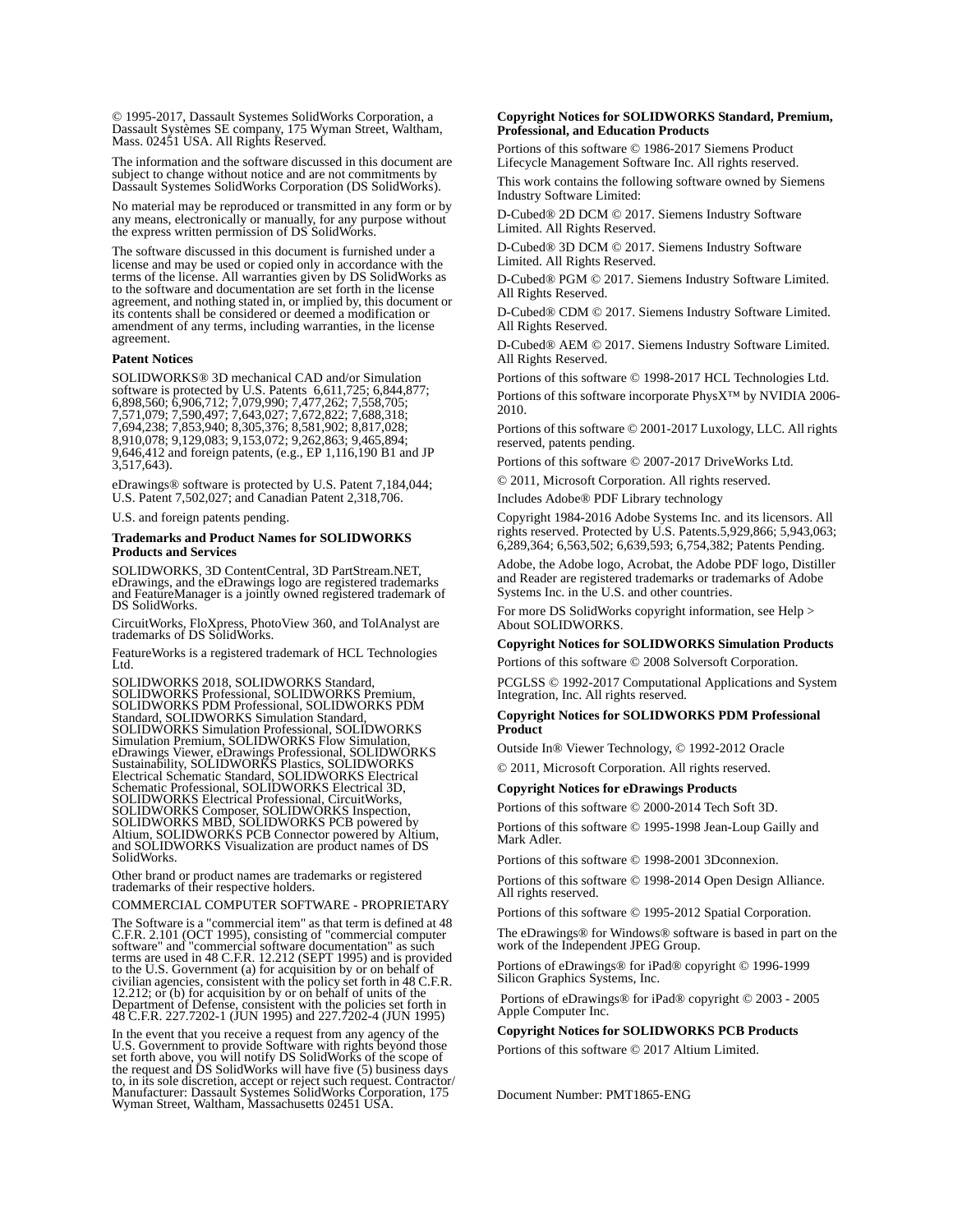# **Contents**

## **Introduction**

| Lesson 1:                                       |  |
|-------------------------------------------------|--|
| <b>SOLIDWORKS CAM Basics and User Interface</b> |  |
|                                                 |  |
|                                                 |  |
|                                                 |  |

| $SOLIDWORKS$ CAM User Interface $\ldots \ldots \ldots \ldots \ldots \ldots \ldots \ldots 10$ |  |
|----------------------------------------------------------------------------------------------|--|
|                                                                                              |  |
|                                                                                              |  |
|                                                                                              |  |
|                                                                                              |  |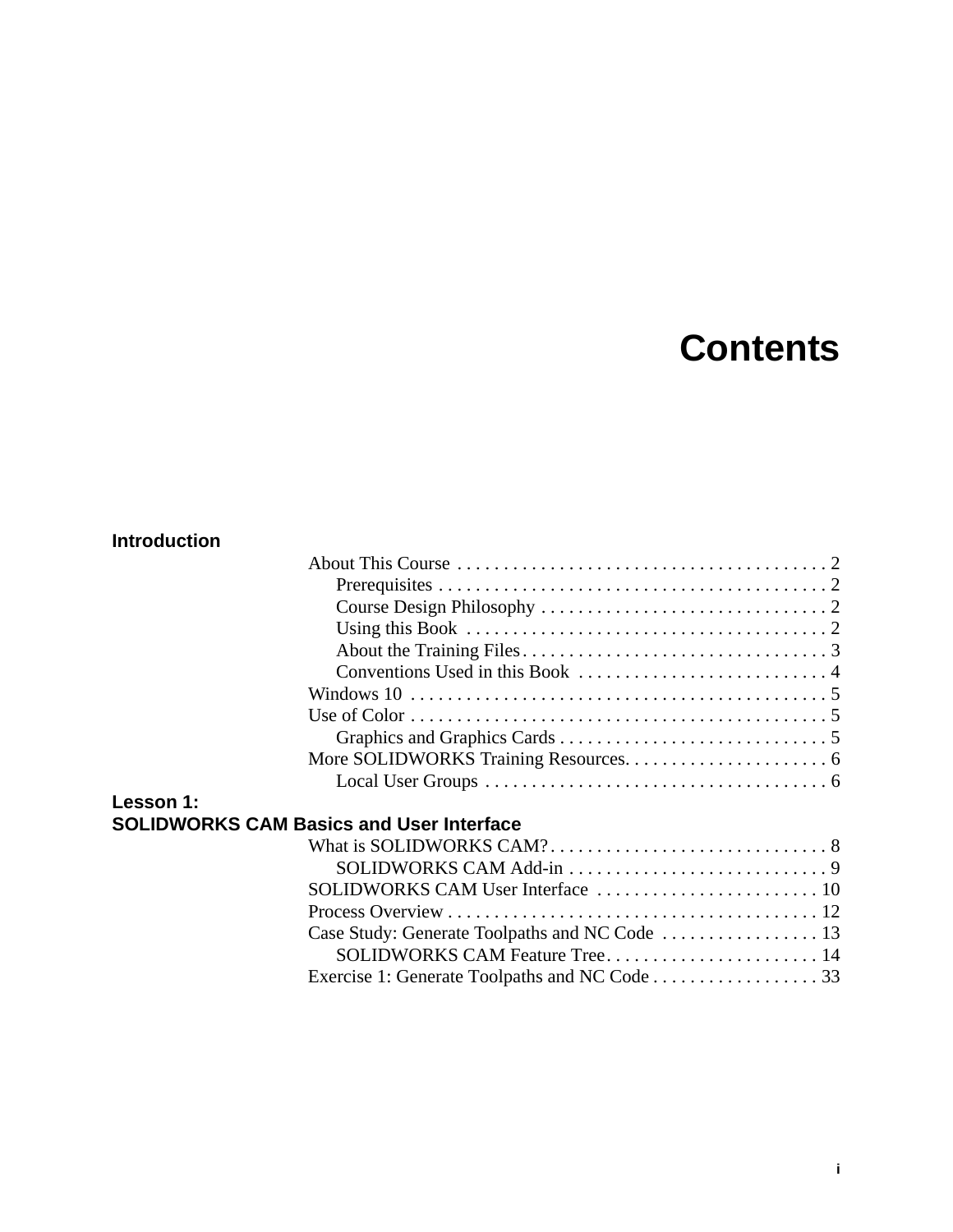| Lesson 2:                                    |                                                                     |  |
|----------------------------------------------|---------------------------------------------------------------------|--|
|                                              | <b>Automatic Feature Recognition and Operation Modification</b>     |  |
|                                              | Working with Features, Operations and Toolpaths. 36                 |  |
|                                              |                                                                     |  |
|                                              | Case Study: Working with Features, Operations and Toolpaths. 40     |  |
|                                              |                                                                     |  |
|                                              |                                                                     |  |
|                                              |                                                                     |  |
|                                              |                                                                     |  |
|                                              |                                                                     |  |
|                                              |                                                                     |  |
| Lesson 3:                                    |                                                                     |  |
| <b>Interactive Feature Recognition (IFR)</b> |                                                                     |  |
|                                              |                                                                     |  |
|                                              |                                                                     |  |
|                                              |                                                                     |  |
|                                              |                                                                     |  |
|                                              |                                                                     |  |
|                                              | Case Study: IFR 2.5 Axis Feature and Operation Creation 87          |  |
|                                              | Case Study: IFR 2.5 Axis Feature Selection Filters 98               |  |
|                                              |                                                                     |  |
| Lesson 4:                                    |                                                                     |  |
| <b>Interactive Operations</b>                |                                                                     |  |
|                                              |                                                                     |  |
|                                              | Case Study: Interactive Operation Creation 107                      |  |
|                                              |                                                                     |  |
|                                              |                                                                     |  |
|                                              |                                                                     |  |
|                                              |                                                                     |  |
|                                              |                                                                     |  |
|                                              |                                                                     |  |
|                                              |                                                                     |  |
|                                              |                                                                     |  |
|                                              |                                                                     |  |
|                                              |                                                                     |  |
| Lesson 5:                                    |                                                                     |  |
| <b>Pattern Features</b>                      |                                                                     |  |
|                                              |                                                                     |  |
|                                              | Case Study: Create Linear, Circular and Sketch Driven Patterns. 137 |  |
|                                              | Exercise 7: Generate and Modify Toolpaths  142                      |  |